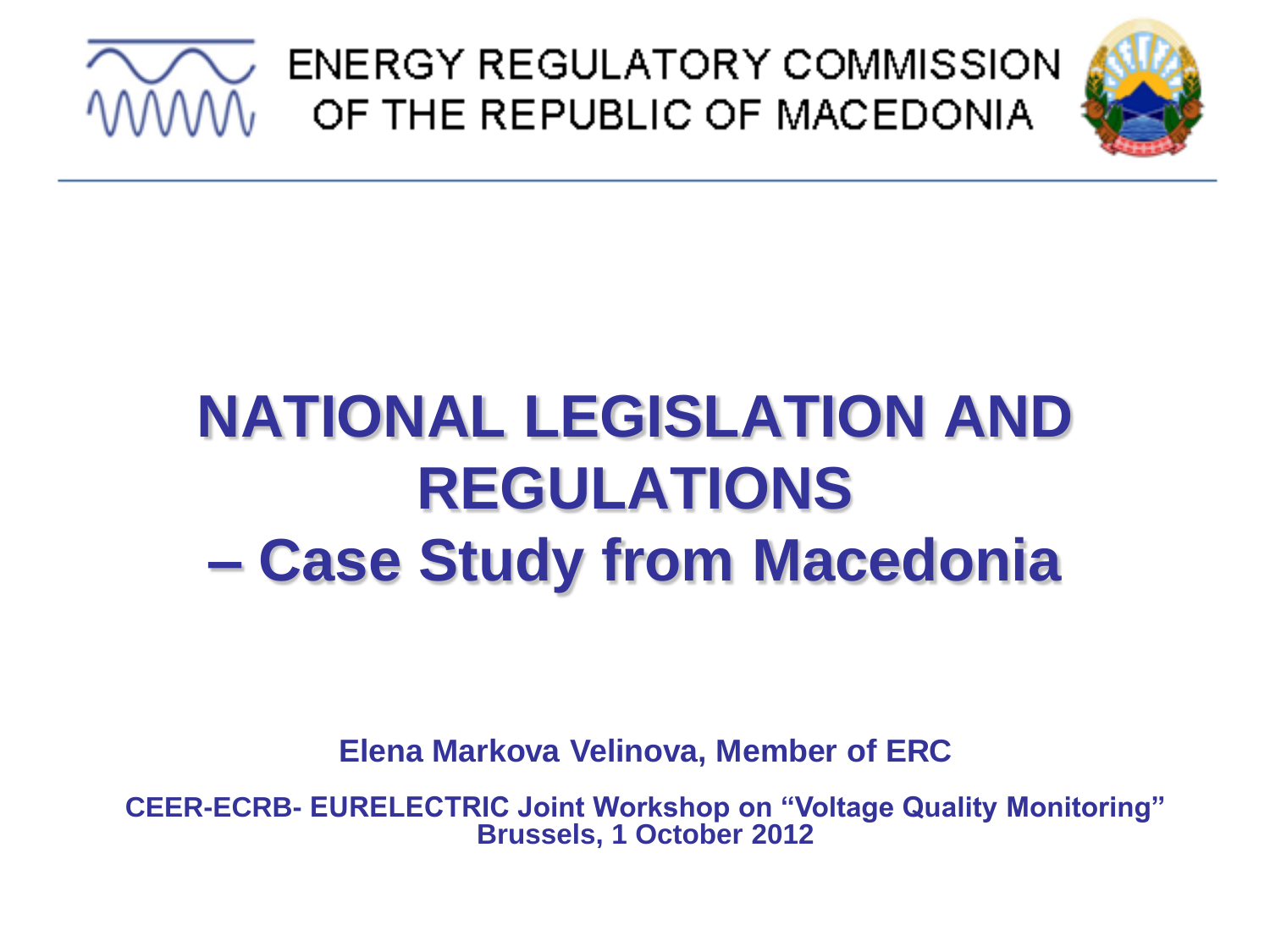





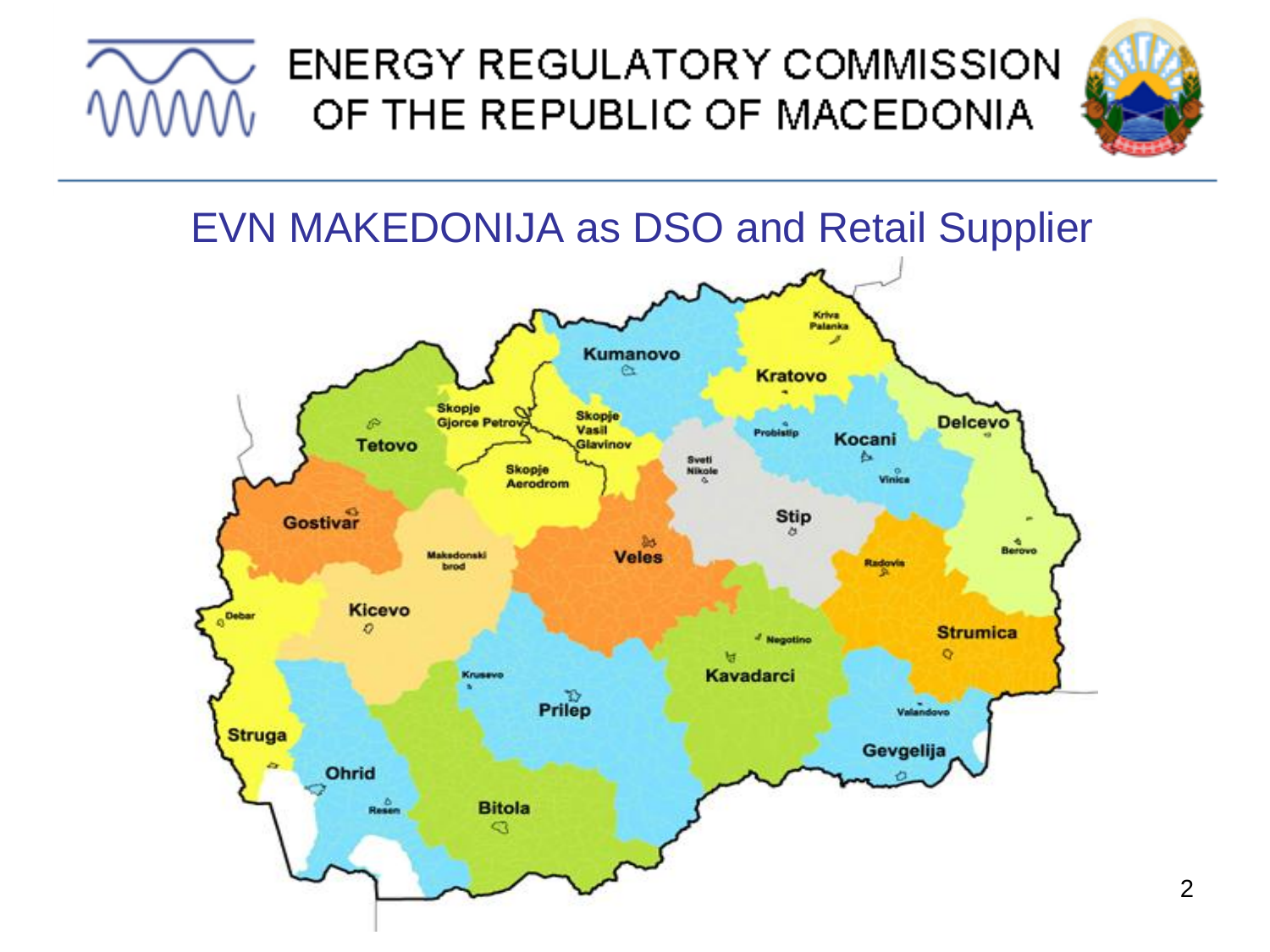



### EVN MAKEDONIJA – Basic Data

Distribution network:

- $\blacksquare$  186 km at 110 kV
- 851 km at 35 kV
- **10.634 km at 20(10) kV**
- **14.781 km at 0,4 kV**

Number of customers: 662.444

- **tariff customers connected on 35 kV: 42**
- **tariff customers connected on 20(10) kV: 1.104**
- tariff customers (others) connected on 0,4 kV: 70.961
- public lightening: 4.991
- **tariff customers households: 585,345**

Consumption of electricity for customers connected to the distribution system in 2011: 5.358.043.288 kWh

Total consumption of electricity in 2011: 7.613.647.941 kWh

Number of transformer stations:

- $110/xx$  kV/kV: 13
- 35/20(10) kV/kV: 75
- 10/0,4 kV/kV: 6.865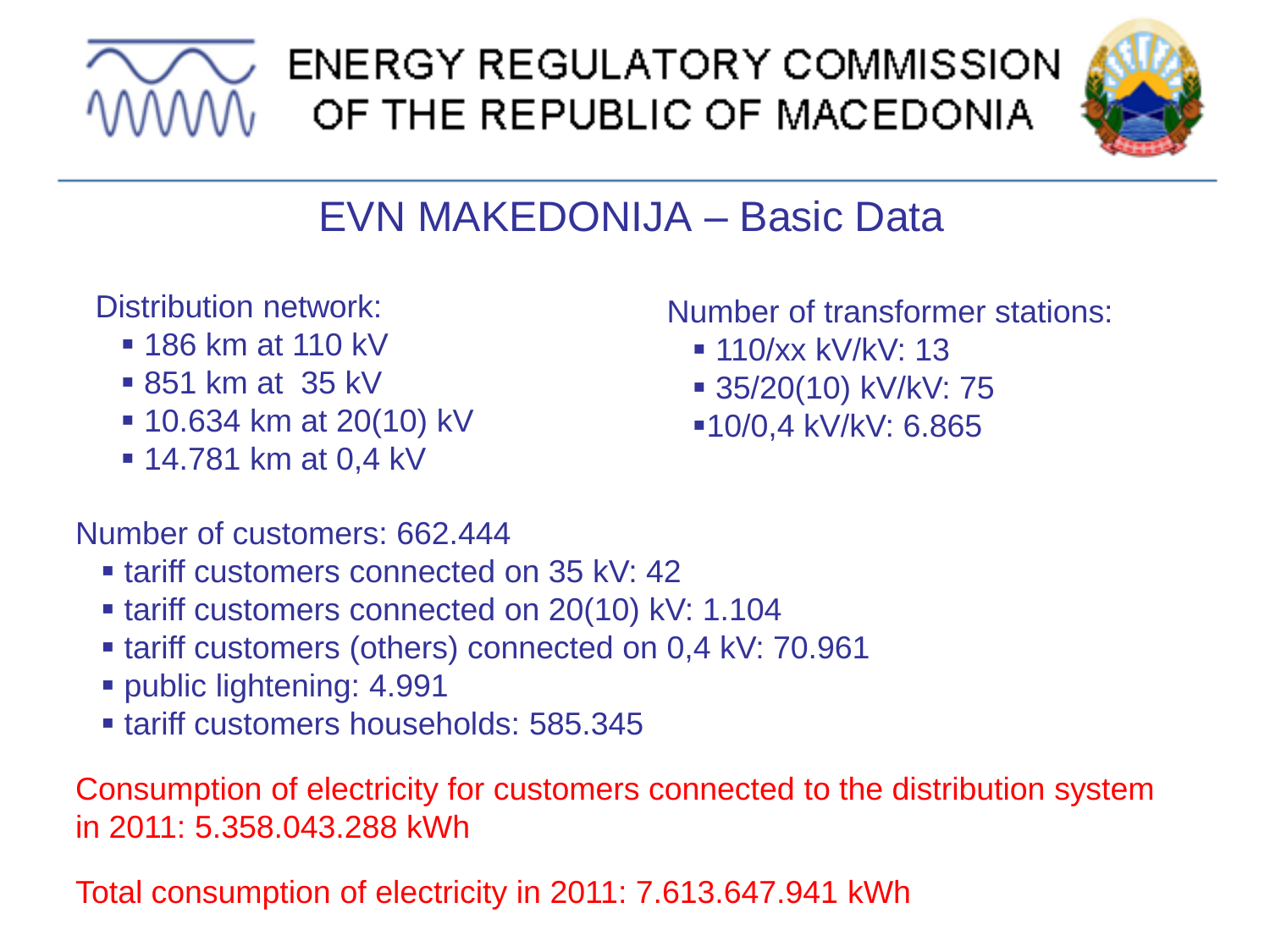



- Energy Law ("Official Gazette of the Republic of Macedonia", no.16/2011 and 136/2011)
- Grid Code for transmission of electricity ("Official Gazette of the Republic of Macedonia", no.95/2006)
- Grid Code for distribution of electricity ("Official Gazette of the Republic of Macedonia", no.87/2012)
- Rulebook on the manner for performing control on the quality of electricity in distribution grid ("Official Gazette of the Republic of Macedonia", no.67/2009)
- Standard MKS EN 50160:2009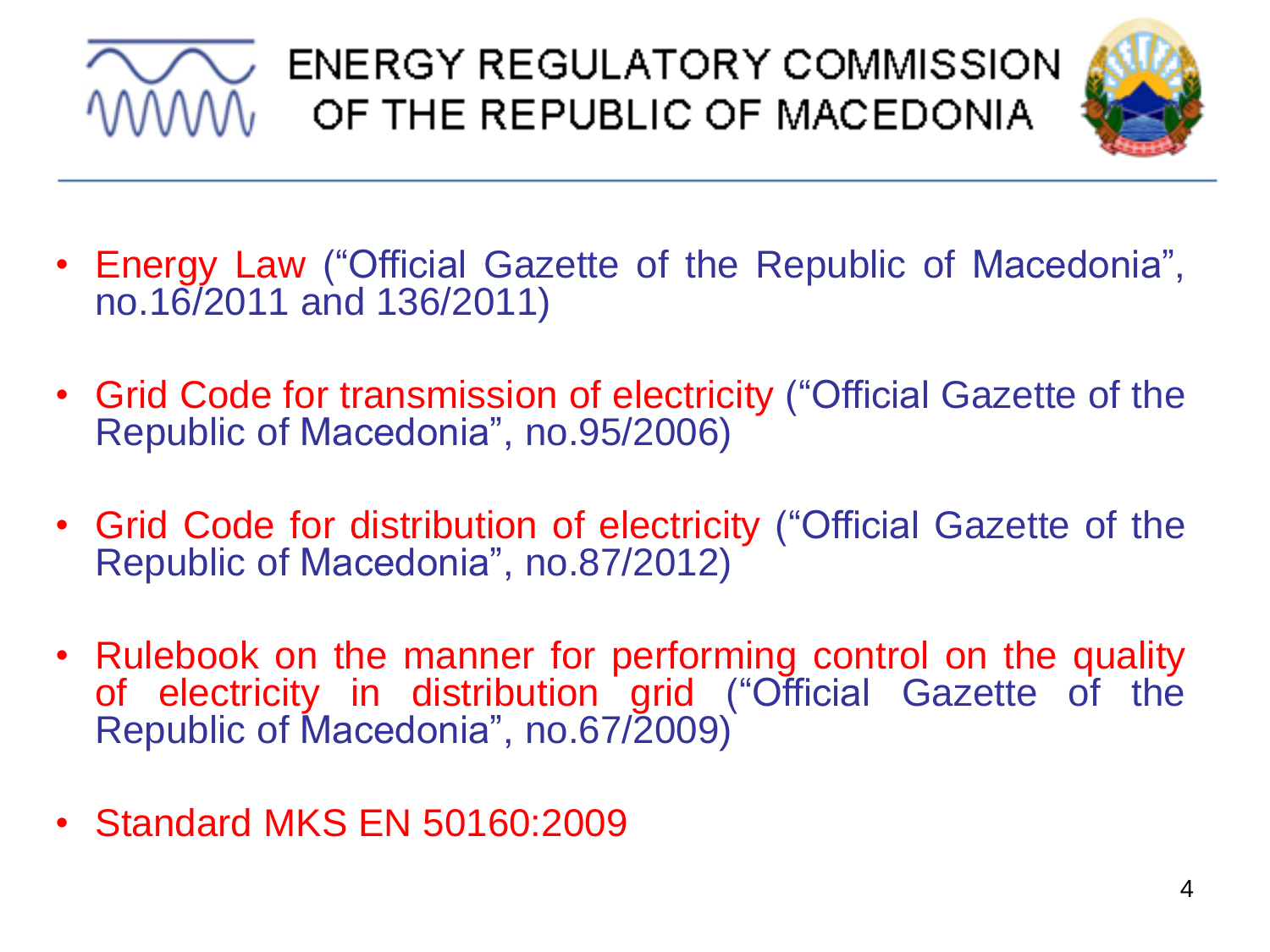



- $\triangleright$  Institutions with authorisation concerning voltage quality monitoring:
	- State Technical Inspectorate voltage quality control and monitoring
	- **TSO** providing of services, measuring and monitoring
	- **DSO** providing of services, measuring and monitoring
	- Regulator monitoring and regulation of quality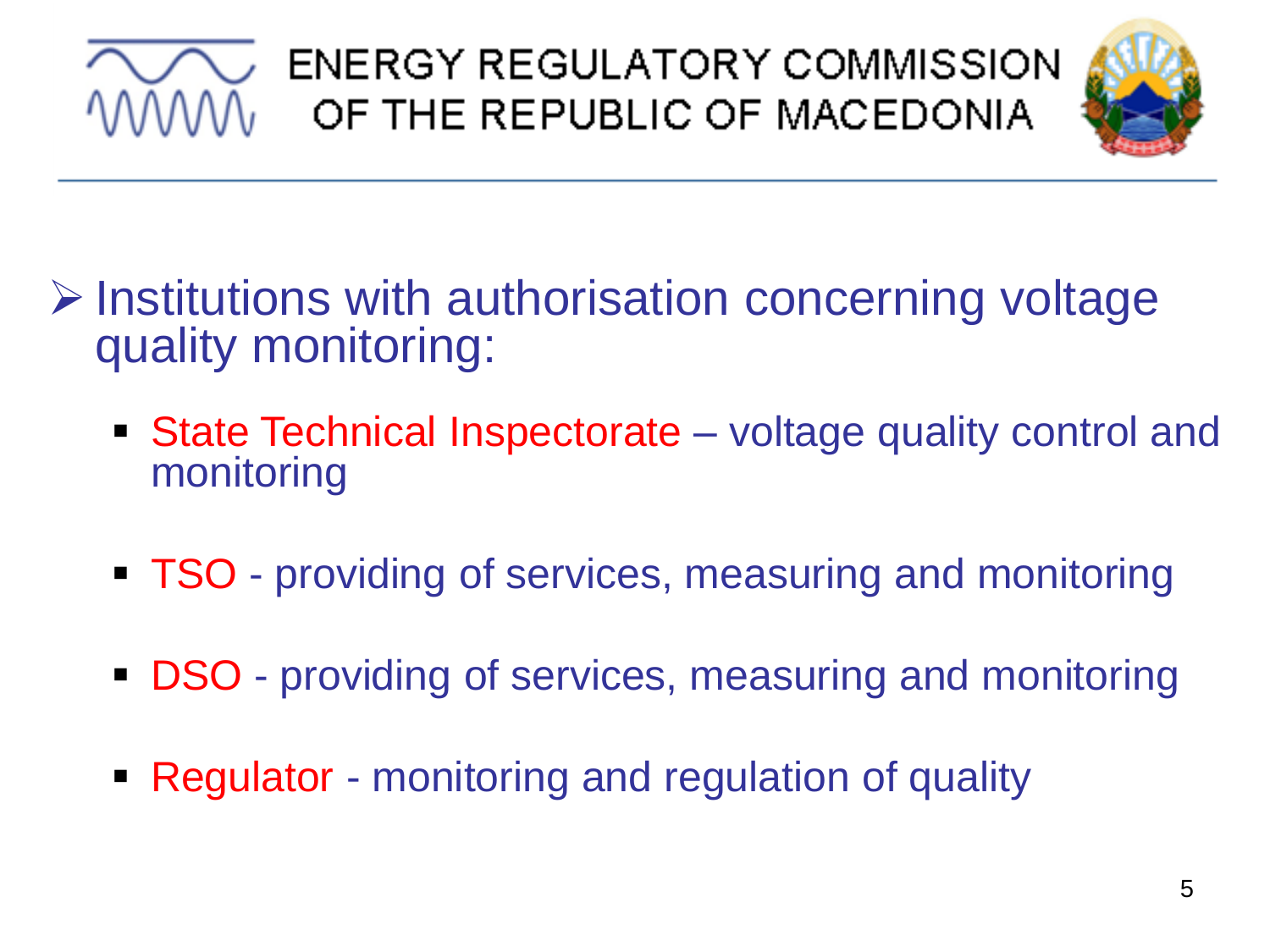

- Standard EN 50160 (included in Grid Code for distribution of electricity)
- Control and monitoring of:
	- Power frequency (+ 1 % for 99.5 % of week)
	- Voltage deviations (Voltage magnitude variations, Rapid voltage changes, Supply voltage dips, Short interruptions of supply voltage Long interruptions of supply voltage, Temporary overvoltages, Transient overvoltages, Supply voltage unbalance)
	- **Flickers**
	- **Harmonics (THD)**
- Under normal conditions, allowed range of Voltage magnitude variation from the nominal voltage values under voltage level may be as follows:
	- for voltage level over 110 kV, from:  $-5\%$  to  $+5\%$ ;
	- for voltage level 110 kV, 35 kV, 20 kV, 10 kV and 6 kV, from: 10% to  $+ 10\%$ ;
	- for voltage level under 1 kV, from:  $-10\%$  to  $+10\%$ .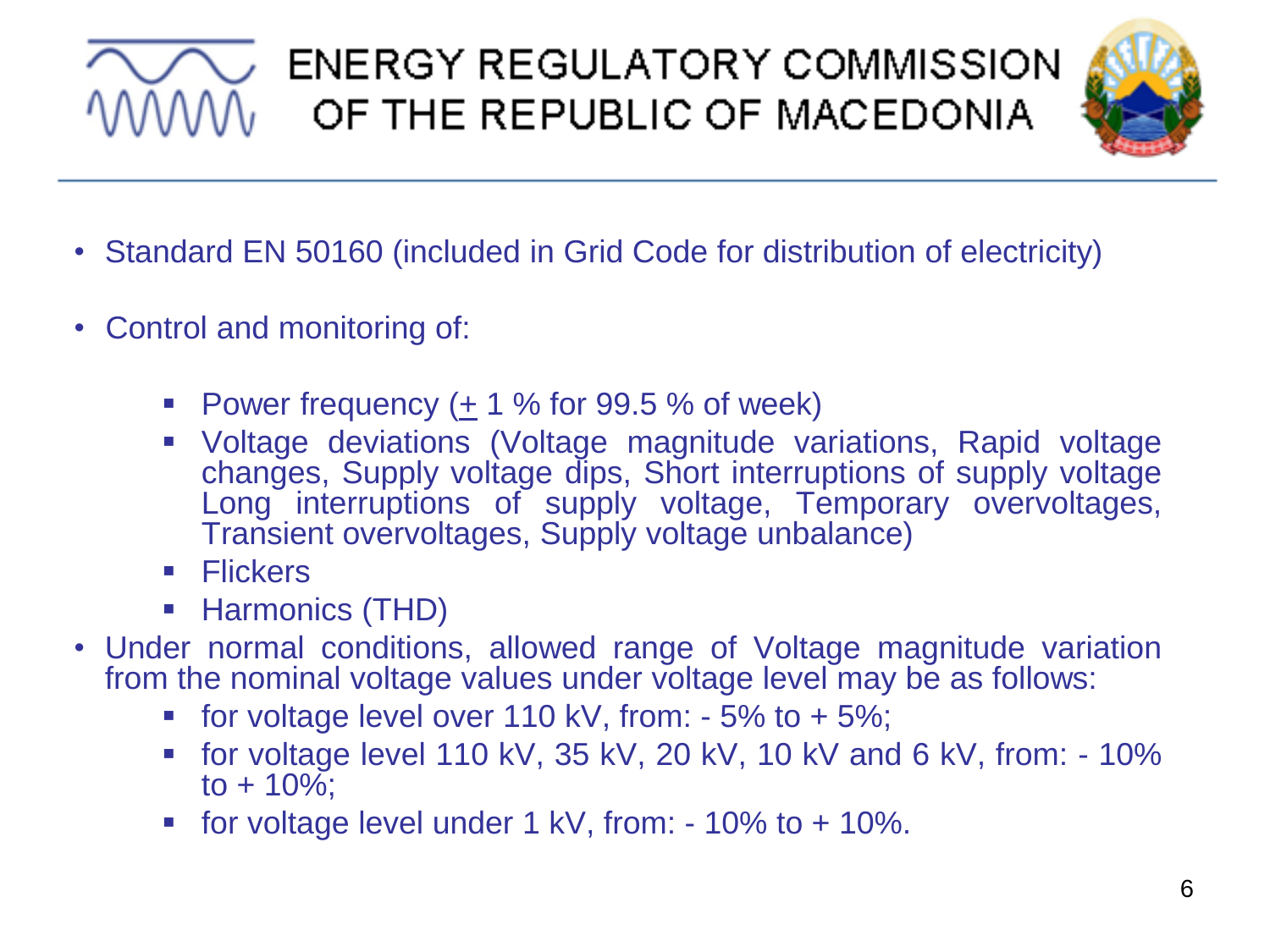

- According to the Energy Law, voltage quality data shall be collected and stored by the State Technical Inspectorate.
- Control of the quality of electricity is performed by the State Technical Inspectorate with certificated meters (FLUKE 435), as official duty and by request of the customer.
- For the control, the State Technical Inspectorate prepares yearly plans with a monthly dynamic of 10 metering points.
- The metering points are determined according to the following criteria: to include all categories of customers connected to the distribution network and the regional representation of the customers.
- In the yearly plans State Technical Inspectorate has also to cover the specific delivery points between the assets of the DSO and TSO.
- The Inspectorate informs the DSO, at least 48 hours before the metering.
- The measures for control of the quality of electricity are performed by the State Technical Inspectorate in the presence of the DSO within a duration of 7 days.
- After the metering, the results are recorded by the Inspectorate and the Inspectorate keeps the data from the metering.
- 7 • If the results have shown that the quality is not in compliance with the parameters determined by the Grid Code, the Inspectorate shall take action according to the authority given to them by law.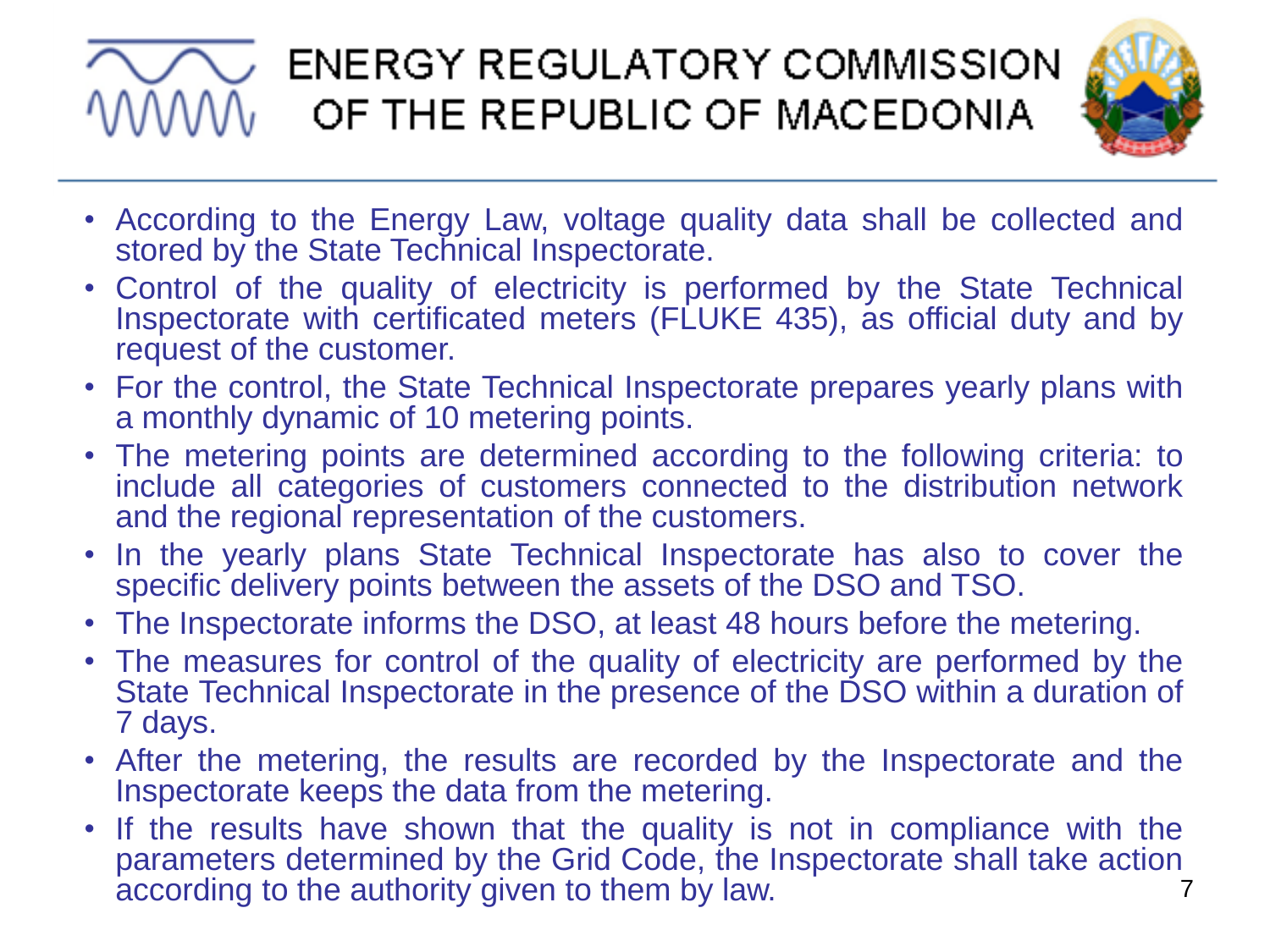

- The electricity customer shall request the DSO to measure the quality.
- The DSO should start the measurement within 8 days from the submitted request and the results from the measurement along with a statement on voltage quality should be delivered to the customer within the 8 days.
- If the customer has doubts, it shall request the State Technical Inspectorate to measure the electricity quality, or shall sign a contract with a certified inspection authority. With the request, the customer also submits the measurement data given by the DSO.
- On the request from the electricity customer, the State Technical Inspectorate, or any other inspection authority accredited in compliance with the Law on Accreditation, shall measure the quality under normal operation mode in the relevant system.
- The State Technical Inspectorate should start the measurement within 8 days from the submitted request and the results from the measurement along with statement on voltage quality should be delivered to the customer within the 8 days.
- After the metering, the results are recorded by the Inspectorate and the Inspectorate keeps the data from the metering.
- 8 • If the results have shown that the quality of electricity is not in compliance, the Inspectorate shall take action according to the authority given to them by law.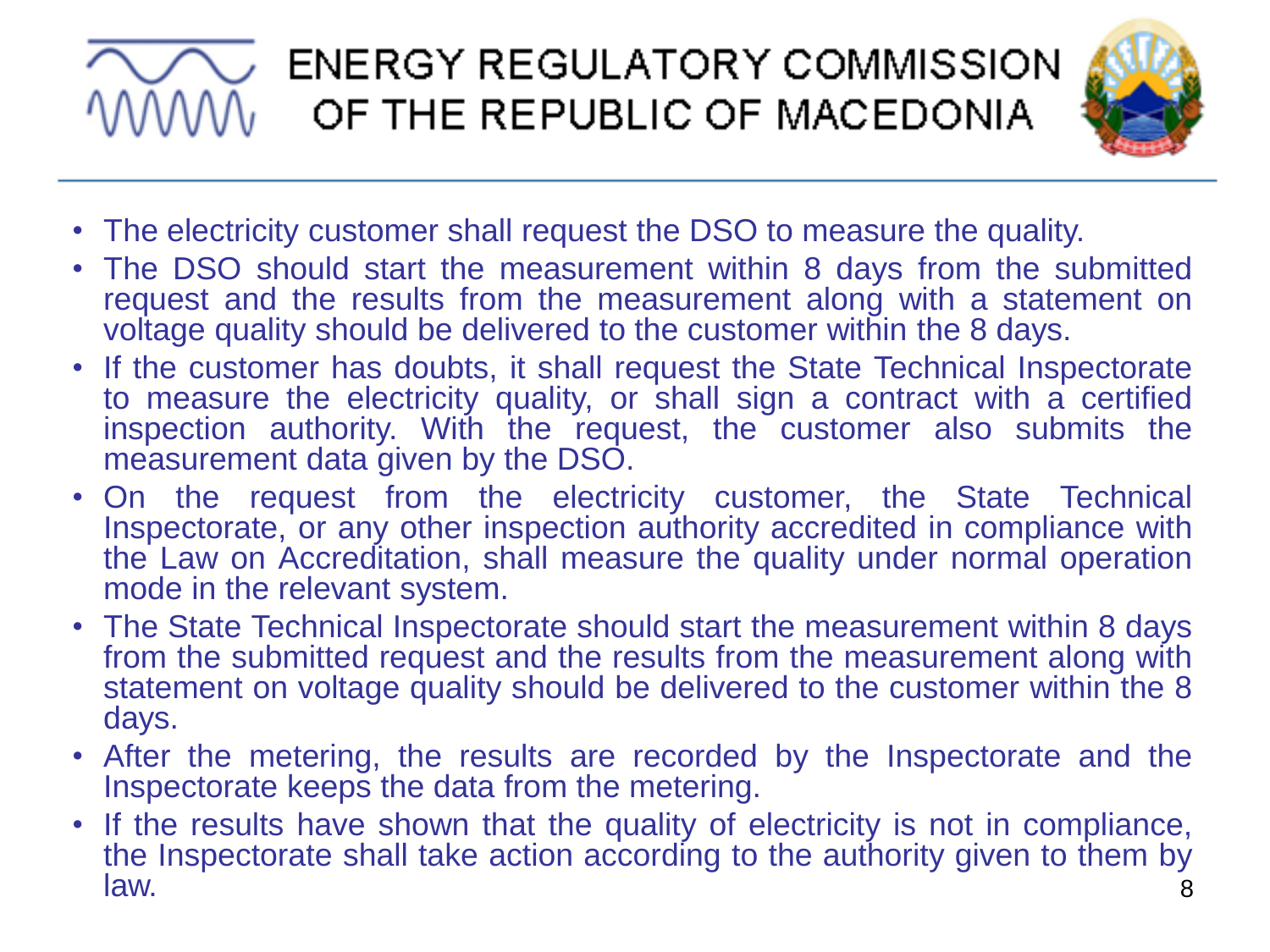Connection of FLUKE 435 for measuring data Integrated EN 50160 standard in FLUKE 435

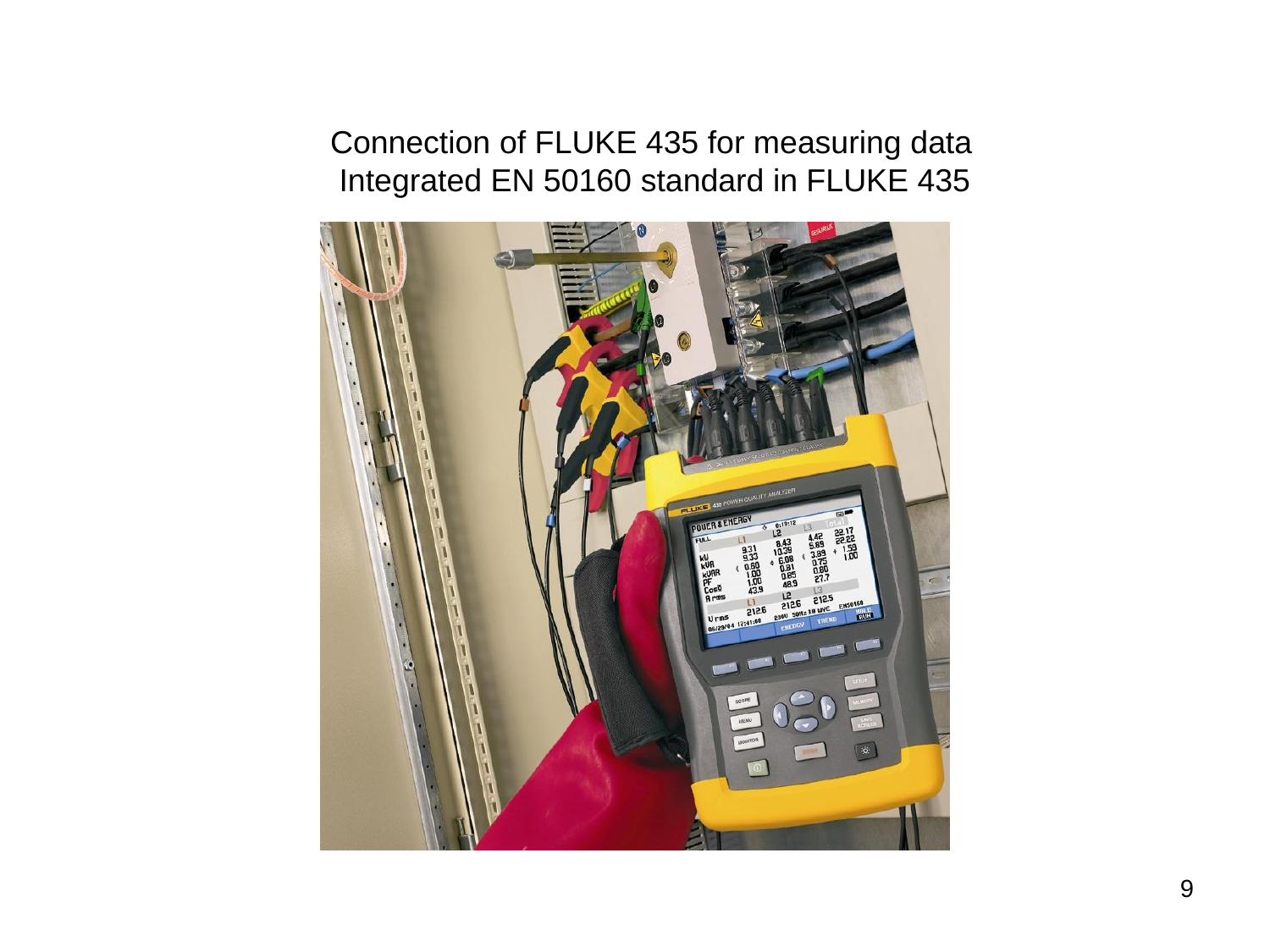#### Measurement results from the FLUKE 435 according EN 50160



| Flicker                                                     |                        |              |              |             |
|-------------------------------------------------------------|------------------------|--------------|--------------|-------------|
|                                                             |                        | ٥<br>0:11:14 |              | මෙ⊀:        |
|                                                             | L1                     | L2           | L3           |             |
| Pst(1min)                                                   | 33.5                   | 33.7         | 33.8         |             |
| Pst                                                         | 20.6                   | 20.7         | 20.7         |             |
| <b>P</b> It                                                 |                        |              |              |             |
|                                                             |                        |              |              |             |
| $Dc(\%)$                                                    | 0.0                    | 0.0          | 0.0          |             |
| Dmax(%)                                                     | 19.4                   | 19.0         | 18.8         |             |
| TD<%(s)                                                     | -2.280                 | 2.270        | 2.270        |             |
|                                                             |                        |              |              |             |
| 01/11/03 21:36:20<br>50Hz 3.8 WYE<br><b>EN50160</b><br>230U |                        |              |              |             |
|                                                             | MAX-D<br><b>VALUES</b> | PF5          | <b>TREND</b> | HOLD<br>RUN |

| Power & Energy                      |                                           |                                           |                                          |                                |
|-------------------------------------|-------------------------------------------|-------------------------------------------|------------------------------------------|--------------------------------|
|                                     | <b>FULL</b>                               | ٥<br>0:00:07                              |                                          | ⊠∿C                            |
|                                     | L1                                        | L2                                        | L3                                       | Total                          |
| kW<br>kVA<br>KVAR<br>PF<br>CosΩ     | 64.6<br>66.0<br>13.3<br>ξ<br>0.98<br>0.99 | 58.9<br>61.6<br>18.3<br>ξ<br>0.95<br>0.97 | 62.0<br>62.7<br>9.4<br>ξ<br>0.99<br>1.00 | 185.5<br>190.4<br>42.8<br>0.97 |
|                                     |                                           |                                           |                                          |                                |
| klJh<br><b>kUAh</b><br><b>kUARh</b> | 0.122<br>0.125<br>€0.025                  | 0.111<br>0.116<br>€0.035                  | 0.117<br>0.119<br>0.018                  | 0.351<br>0.360<br>0.081        |
| START 01/11/03 21:24:30             |                                           | ٥<br>0:00:06                              |                                          |                                |
|                                     | PULSE CNT<br><b>ON OFF</b>                | <b>CLOSE</b><br><b>ENERGY</b>             | mentet<br>08887.4                        | <b>RESET</b><br><b>ENERGY</b>  |

| Unbalance                                           |                   |                                     |                                           |                                       |
|-----------------------------------------------------|-------------------|-------------------------------------|-------------------------------------------|---------------------------------------|
|                                                     |                   |                                     | ٥<br>0:00:05                              |                                       |
|                                                     | Uneg.             | Vzero                               | Aneg.                                     | <u>Azero</u>                          |
| Unbal.(%)                                           | 2.0               | 0.7                                 | 9.0                                       | 6.7                                   |
|                                                     | L1                | L2                                  | L3                                        | N                                     |
| Vfund<br>Hz                                         | 230.7<br>49.99    | 223.3                               | 222.2                                     | 0.8                                   |
|                                                     | L1                | L2                                  | L3                                        | N                                     |
| <u>ōU(°)</u><br>₫A(°)<br>Afund<br>01/11/03 21:36:46 | 0.0<br>7.8<br>283 | $-121.6$<br>$-136.1$<br>271<br>230U | $-240.3$<br>-240.5<br>280<br>50Hz 3.8 WYE | 86.1<br>64.3<br>0.4<br><b>EN50160</b> |
|                                                     |                   |                                     | <b>TREND</b>                              | hui d<br>RUN                          |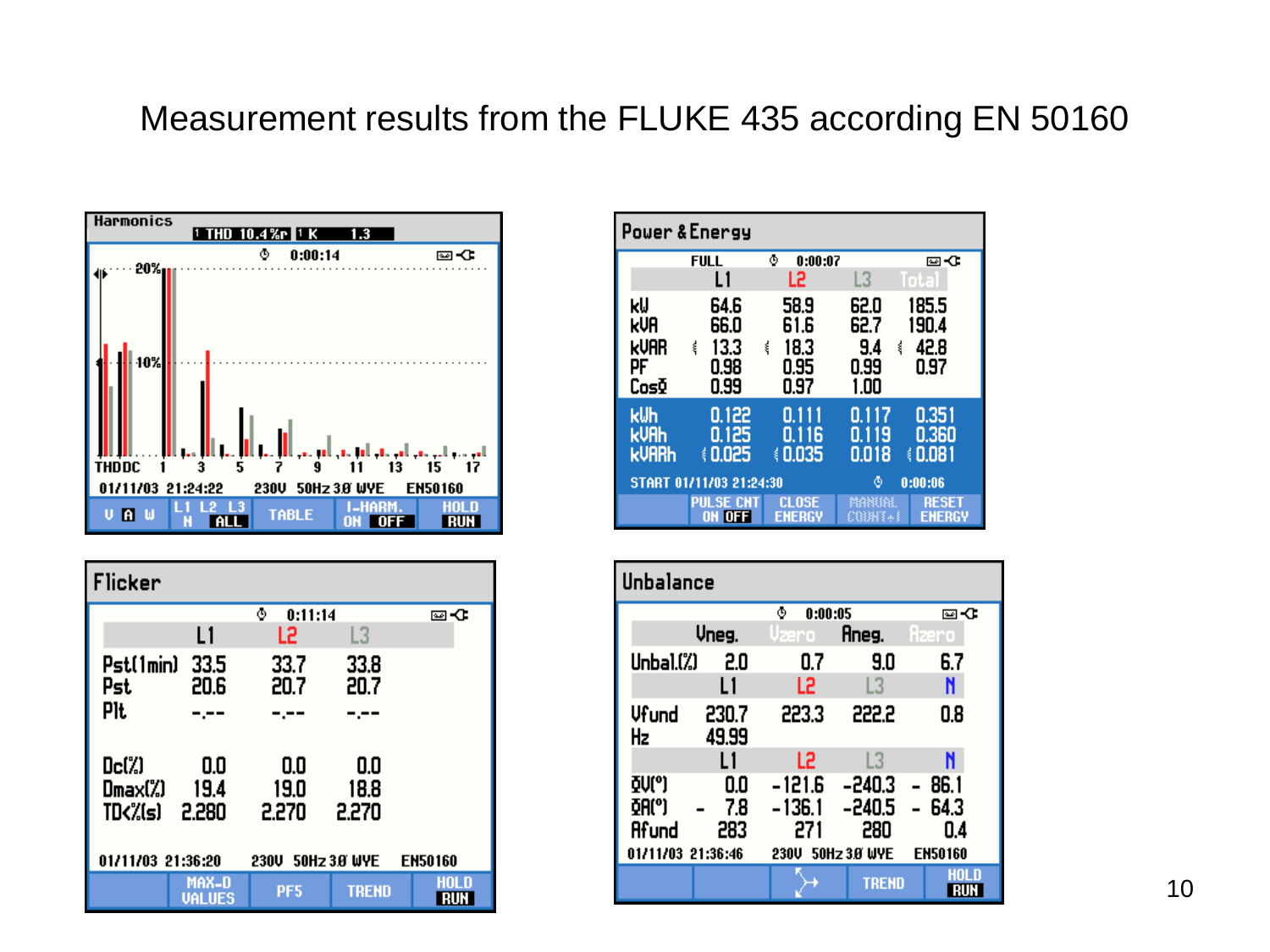#### Measurement results from the FLUKE 435



| OGGER EVENTS<br>18:22:30<br><b>EVENT</b><br>START 05/16/06<br>578 |                                                                  |                                      |                             |                                                               |
|-------------------------------------------------------------------|------------------------------------------------------------------|--------------------------------------|-----------------------------|---------------------------------------------------------------|
|                                                                   | DEMO ®                                                           | 0:28:18                              |                             | G<br>⊡−Œ                                                      |
| DATE                                                              | <b>TIME</b>                                                      | TYPE                                 | <b>LEUEL</b>                | DURATION                                                      |
|                                                                   | 05/16/06 18:29:54:757 L2<br>05/16/06 18:30:01:340                | DIP<br>THD<br>L3<br>$\perp$ 3<br>DIP | 9.6%<br>217.9               | 179.1 Ui⊕ 0:00:04:845 <br>0:00:01:600                         |
| 05/16/06                                                          | 05/16/06 18:30:03:482  <br>05/16/06 18:30:02:472<br>18:30:06:342 | <b>CHG</b><br>L3<br>L3<br>DIP        | υ⊚<br>4.2 U O<br>212.4<br>υ | 0:00:01:720<br>0:00:00:010<br>۰<br>0:00:01:400                |
| 05/16/06                                                          | 05/16/06 18:30:06:326  <br>18:30:07:746                          | CHG<br>- 12<br>DIP<br>L2             | 3.3<br>U.O<br>218.1<br>υΘ   | $\ket{0:00:00:030}$<br>0:00:00:010<br>$9.3\%$ % $0:00:01:600$ |
|                                                                   | 05/16/06 18:30:09:339 L2                                         | THD                                  |                             |                                                               |
|                                                                   |                                                                  |                                      |                             |                                                               |
| 05/16/06                                                          | 18:50:49                                                         | 230U                                 | 50Hz 3.8' WYE               | <b>EN50160*</b>                                               |
|                                                                   |                                                                  | NORMAL<br>DETAIL                     | <b>METER</b>                | TREND                                                         |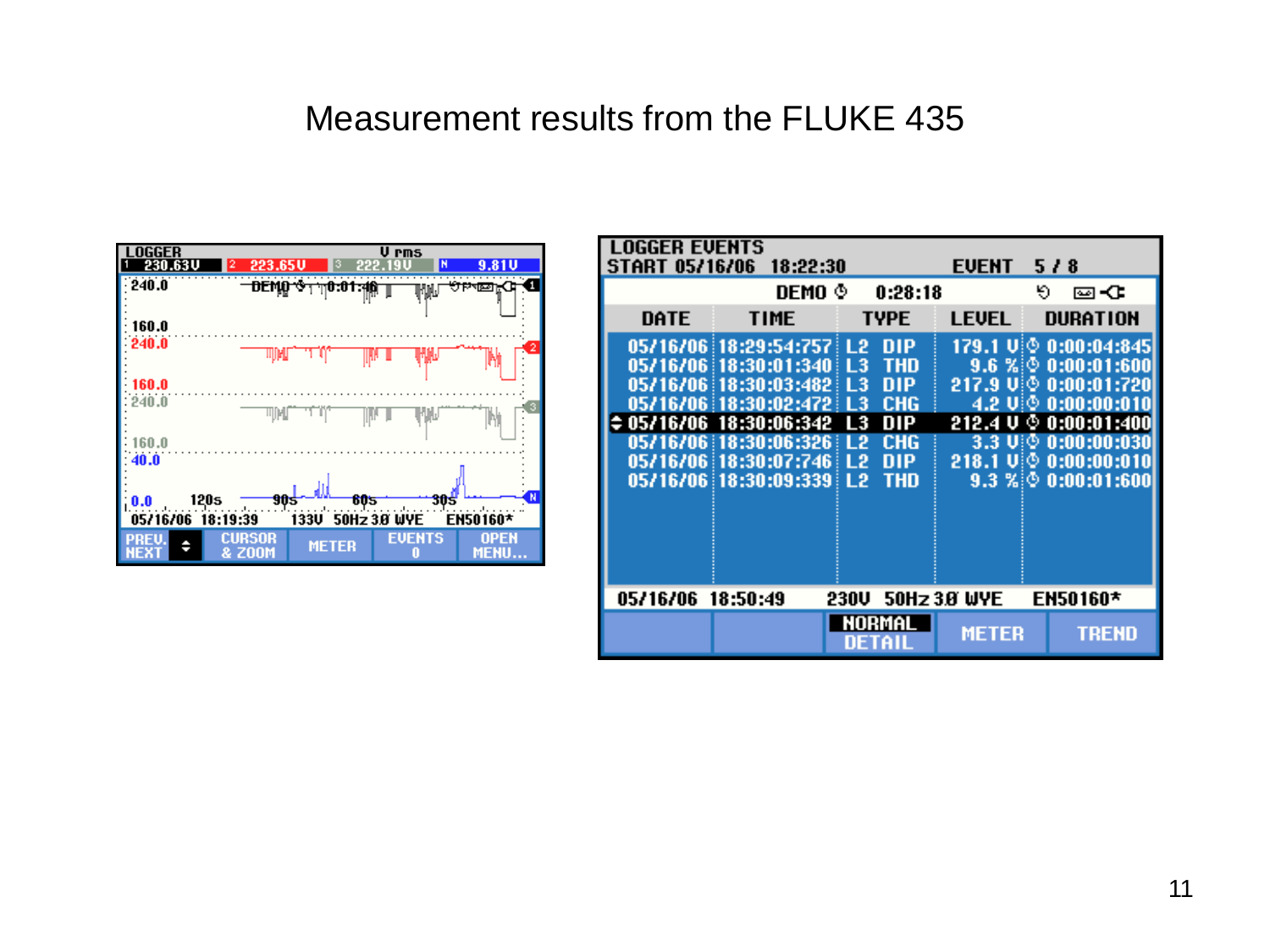#### Measurement results from the FLUKE 435 and treated with Power log software

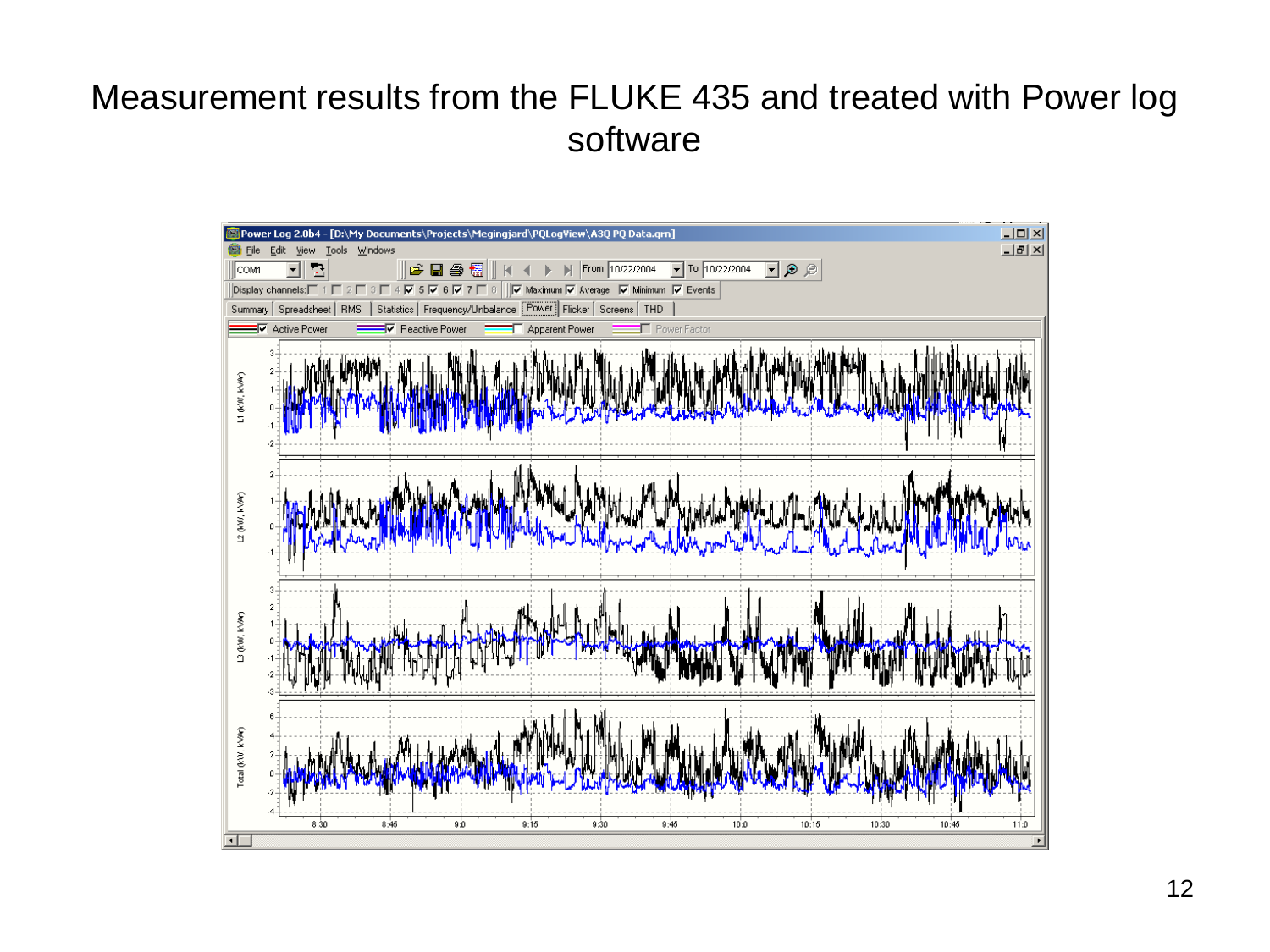#### Measurement results from the FLUKE 435 and treated with Power log software

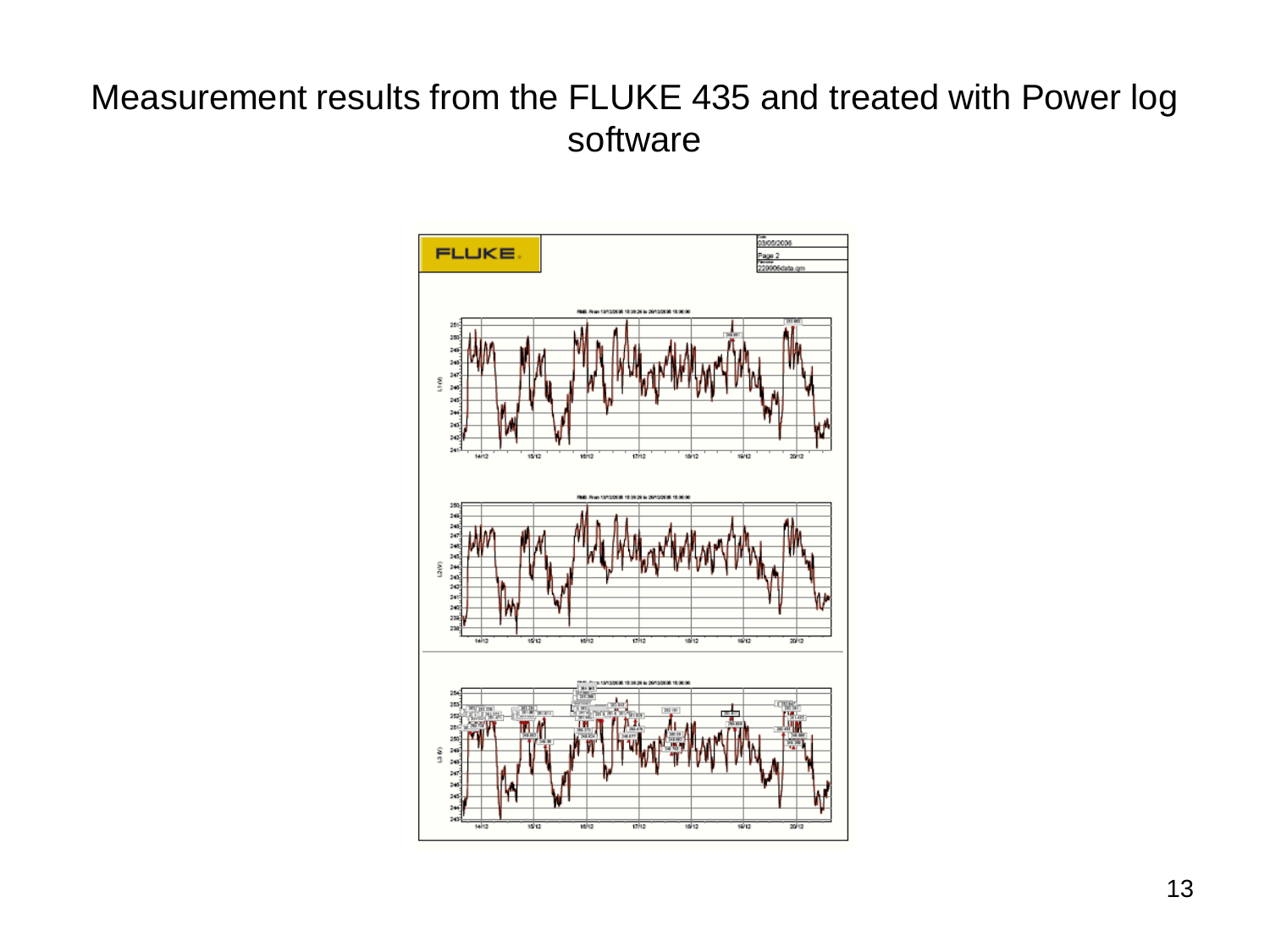# $\overline{\bigvee_{\!\!N}}$  ENERGY REGULATORY COMMISSION<br> $\overline{\mathsf{W}}_0$  of the Republic of Macedonia



- On the proposal from the Minister of the Economy, the Government of the Republic of Macedonia shall stipulate the charge of measuring electricity quality performed by the State Technical Inspectorate, depending on the grid type and specific requirements related to quality measurement.
- The charge of measuring the electricity, performed by a certified inspection authority, shall be stipulated in the contract.
- When the results of measurements performed are in compliance with the quality rules, the charge of measurement performed shall be settled by the user.
- When the results of measurements performed by the State Technical Inspectorate or by an accredited inspection authority are not in compliance with the quality rules, the charge of measurement performed shall be settled by the system operator that failed to deliver electricity under the stipulated quality, where the charge cannot be higher than the amount stipulated in the regulation.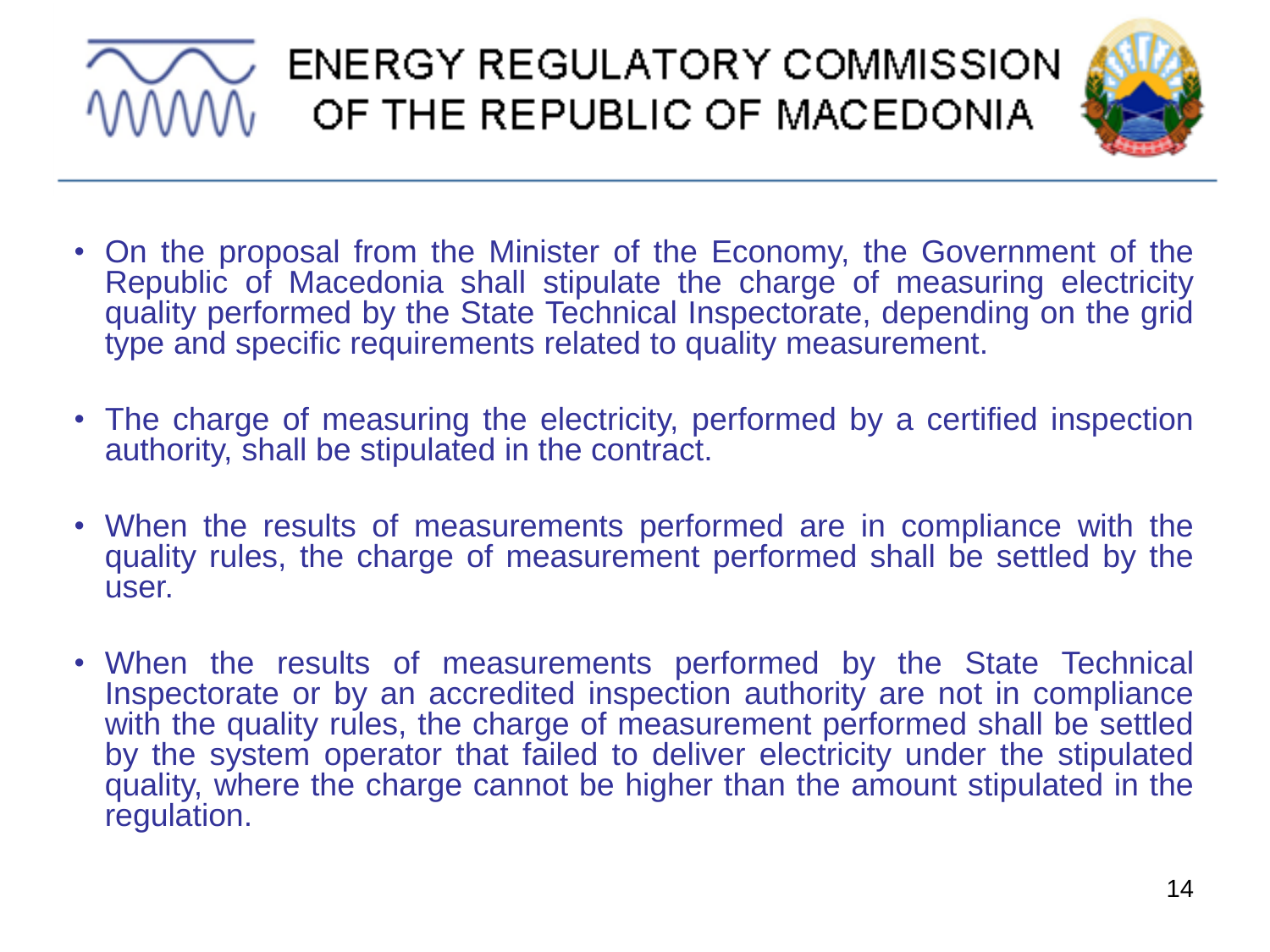## $\overline{\bigtriangledown\,}$  ENERGY REGULATORY COMMISSION OF THE REPUBLIC OF MACEDONIA



- The DSO has voltage quality measuring devices in 75 Substations installed on 35kV and 10kV.
- The DSO records the voltage quality at the beginning of the MV network. Also the DSO monitors big customers.
- The DSO has 150 fixed devices. The number of fixed devices is chosen according the number of Substations that DSO needs to monitor. The DSO's fixed devices are installed to perform constant monitoring.
- The DSO has 13 portable devices, which are installed on different locations in MV and LV network. The DSO chooses locations according to the needs and interests. Furthermore, monitoring is performed in case of a customer complaints and bad voltage quality expected. The number of portable devices is according the estimated number of measurements that the DSO performs in one year. The measurement period for mobile devices is minimum one week.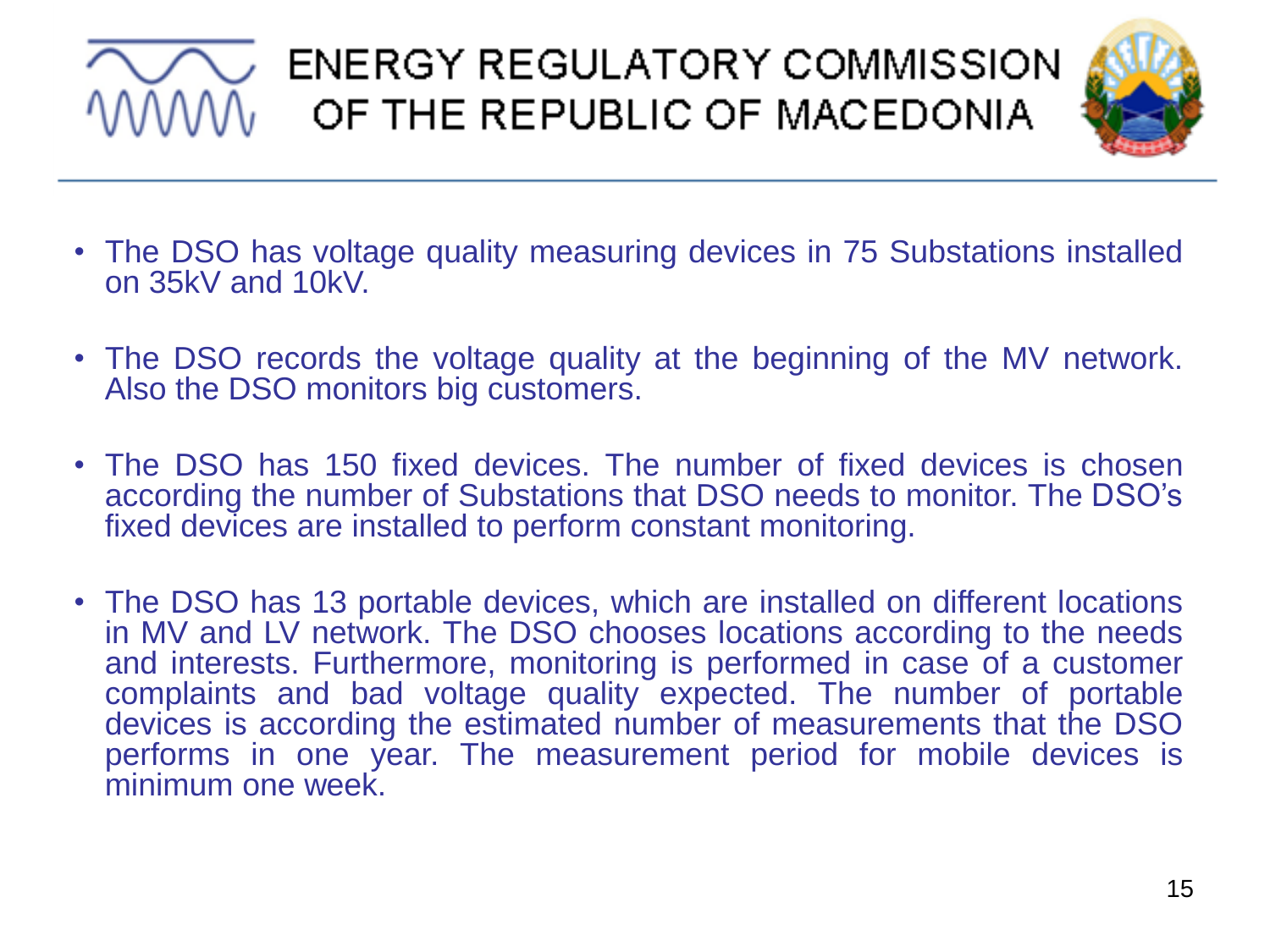## $\sqrt{\phantom{a}}$  ENERGY REGULATORY COMMISSION OF THE REPUBLIC OF MACEDONIA



- On the proposal from the State Technical Inspectorate, by 31 December of each calendar year, at the latest, the Minister of the Economy shall adopt the plan on electricity quality measurement, including the metering points and implementation dynamics for the next calendar year.
- By 15 March of each calendar year, at the latest, the State Technical Inspectorate shall submit to the Ministry of the Economy and the Energy Regulatory Commission, their report on implementation of the plan for the previous calendar year.
- The DSO is in charge of keeping a database for voltage quality. The DSO should define target levels on voltage quality and make plans for achieving the target level within two years of entry into force of the new Grid Code for distribution of electricity.
- ERC shall prepare a report on quality as part of the Annual report for operation of ERC, by 31 of March.